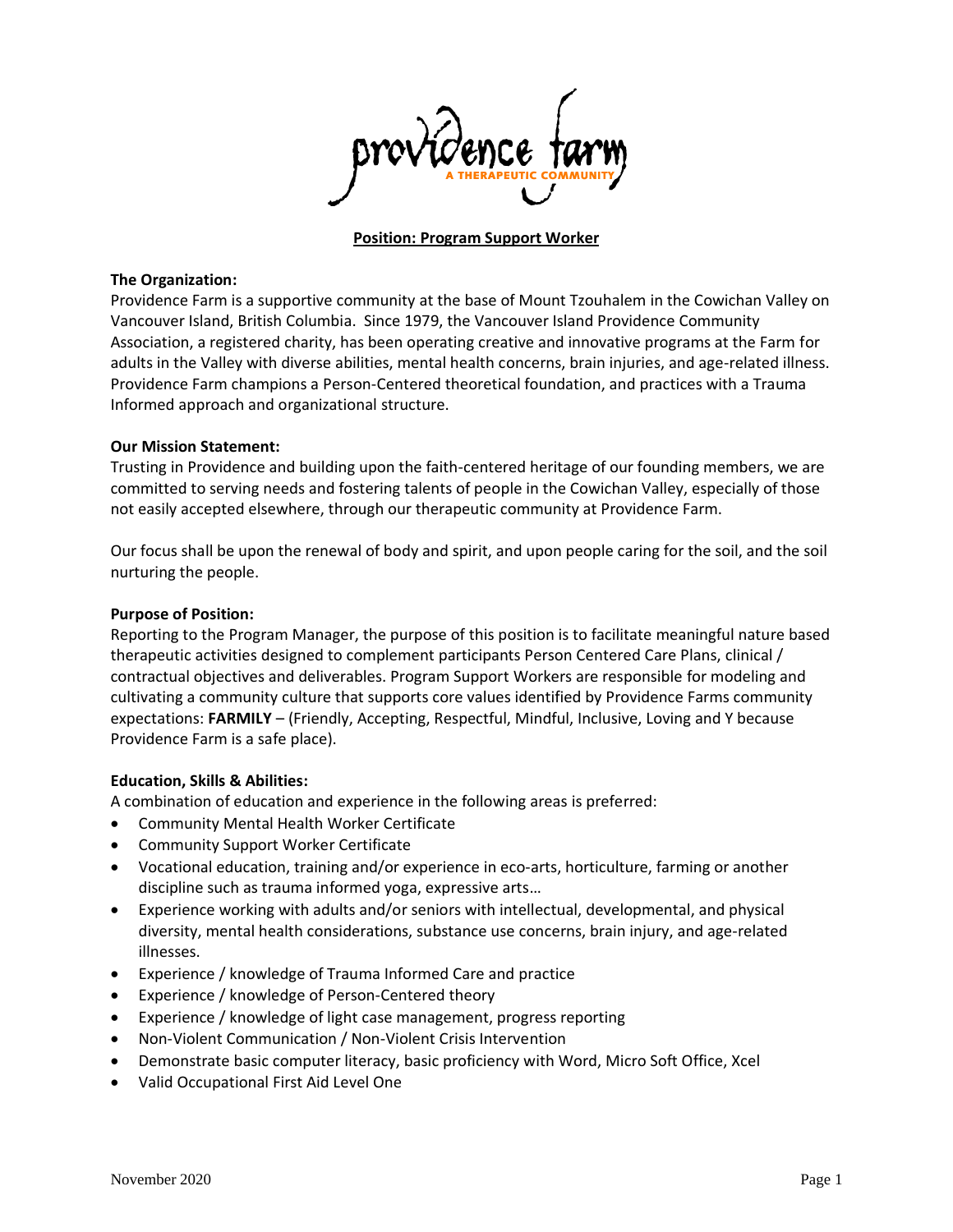In addition, we are looking for:

- Interpersonal communication skills, emotional intelligence, and the ability to foster and maintain positive relationships
- Demonstrate effective self regulation / care and personal awareness warm, empathetic, and approachable temperament
- Demonstrate collaborative, supportive, solutions focused attitudes
- Willingness to invest in independent study to promote highest level of quality care for participants (appreciating diagnosis, researching nature-based activities, etc…)
- Demonstrate active and reflective listening skills
- Organizational, and time management skills
- Demonstrate motivated, independent initiative
- Physical ability to stand for long periods of time, and carry weight up to 20lbs
- Willingness to work outdoors in all weather conditions, and care for therapeutic farm animals.
- Knowledge of health and safety practices
- Ability to take responsibility, perform reliably and receive critical feedback / instruction
- Ability to seek new opportunities, identify gaps and contribute to the Farm's growth
- Ability to recruit, develop and retain volunteers and develop goodwill in the community
- A valid Class 5 driver's license
- National Safety Code Drivers Abstract
- Proof of double C19 Vaccination Condition of Employment

A Clearance Letter for Criminal Record Check specific to 'vulnerable persons' is required for this position.

# **Duties and Responsibilities:**

Program

- Co-create and deliver trauma informed, nature-based programming that provides opportunity for self-actualization identified in participants Person Centered Care plans.
- Clearly model and demonstrate Providence Farms core values and community expectations: FARMILY.
- Maintain participant progress notes, monitor and report measurable objectives as outlined in Person Centered Care plans
- Lead, co-facilitate and engage participants in therapeutic group check ins / activities, promote opportunity for pro-social engagement, and personal / vocational skill building
- Enter, keep, and maintain shared participant records / data for contract partners using approved processes and procedures for confidentiality and clarity.
- Promote strength-based opportunities for developing participant autonomy, self-actualization / selfefficacy, creativity, belonging, and confidence within individuals.
- Maintain a clean and tidy working area in programming area, ensure the upkeep and care of programming materials.
- Supervise and delegate volunteer support during program times.

## **Reporting**

- Maintain participant progress notes, monitor and report measurable objectives as outlined in Person Centered Care plans
- Ensure completion of daily participant attendance
- Complete and submit critical incident and accident / first aid reports as required.
- Participate in the staff assessment process when requested.